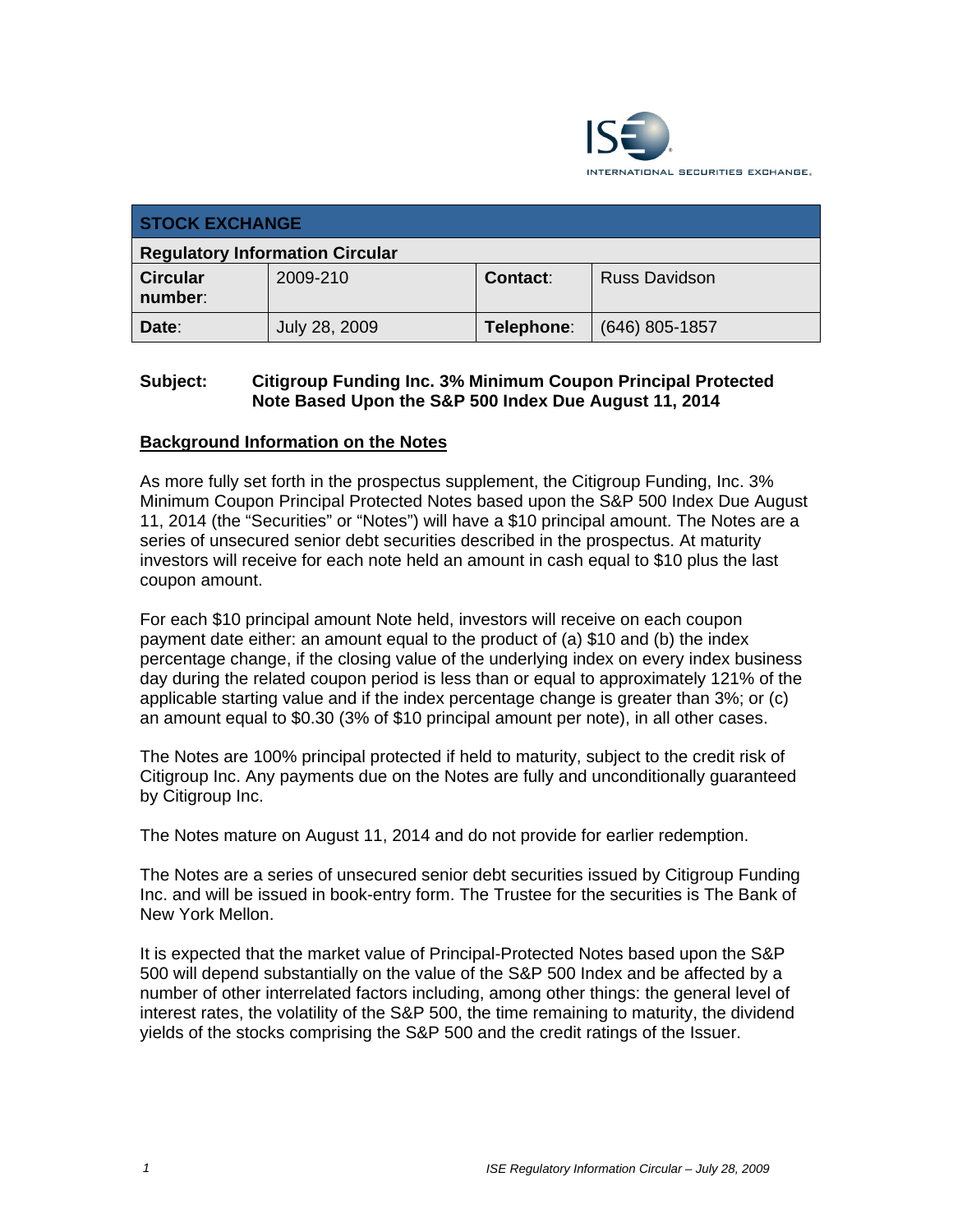For additional information regarding the Notes, including the applicable risk factors, please consult the Prospectus Supplement, filed with the Securities and Exchange Commission by Citigroup Funding Inc.

### **Exchange Rules Applicable to Trading in the Notes**

The Notes are considered equity securities, thus rendering trading in the Notes subject to the Exchange's existing rules governing the trading of equity securities.

## **Trading Hours**

Trading in the Notes on ISE is on a UTP basis and is subject to ISE equity trading rules. The Notes will trade from 8:00 a.m. until 8:00 p.m. Eastern Time. Equity Electronic Access Members ("Equity EAMs") trading the Notes during the Extended Market Sessions are exposed to the risk of the lack of the calculation or dissemination of underlying index value or intraday indicative value ("IIV"). For certain derivative securities products, an updated underlying index value or IIV may not be calculated or publicly disseminated in the Extended Market hours. Since the underlying index value and IIV are not calculated or widely disseminated during Extended Market hours, an investor who is unable to calculate implied values for certain derivative securities products during Extended Market hours may be at a disadvantage to market professionals.

**This Regulatory Information Circular is not a statutory Prospectus. Equity EAMs should consult the Trust's Registration Statement, SAI, Prospectus and the Fund's website for relevant information.**